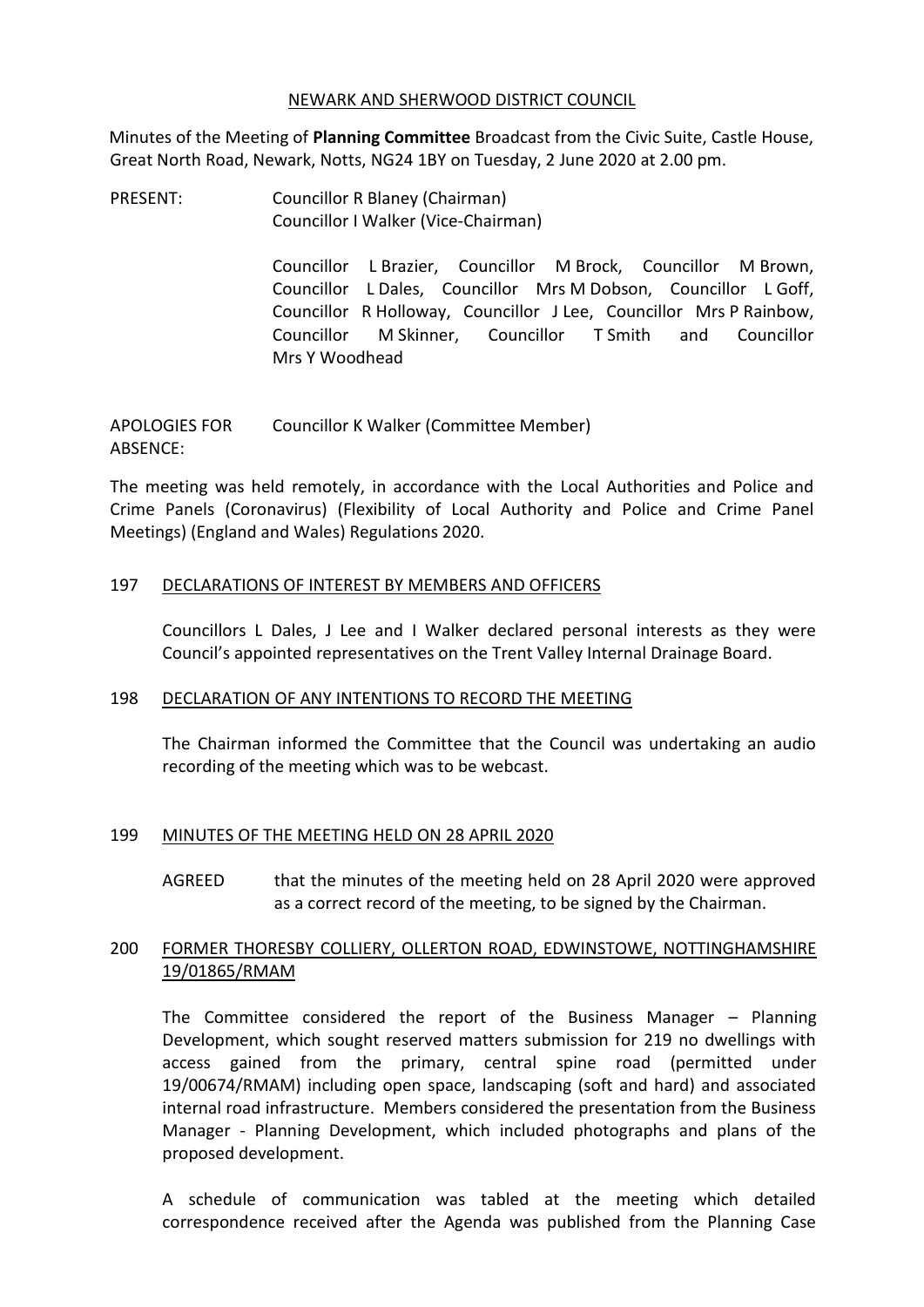Officer. The table on page 24 of the report was incorrect, the corrected version was included in the schedule of communication. An update regarding condition 9 was also noted, the landscape master plan should read GL1221 **REV J.** An additional late representation for this application was presented to Committee which was a letter from Pegasus Group. The Committee was also informed of a typographical error on page 21 of the report, which should read 'Harworth Estates therefore retain a role of coordinating the overall mix, design ethos and provision of infrastructure moving forward' and not Thoresby Estates.

Councillor P Peacock, local ward Member for Edwinstowe and Clipstone, spoke about the application as he and the other two ward Members had been involved in a number of meetings with developer, Parish Council and community to try and rectify some concerns raised by local people. He commented that this may be the biggest development Edwinstowe will ever receive therefore it was essential to achieve a satisfactory development. The number of car parking spaces, trees, pedestrian links and green spaces had been improved by the developer. The green space to the north of the development were good, whilst the south could be improved. There was a lack of bungalows on phase one, this was key for this phase being closest to amenities within Edwinstowe, the second phase would be further away from the village. The road to the north of the site had been discussed to form a link road to alleviate traffic going into Edwinstowe, however this had not to date been addressed and was considered important and a sensible approach given the piece meal approach of the development. The speed limit of the main Ollerton Road was also discussed given that it currently was 50mph and a 30mph speed limit across the whole of this site would be satisfactory, not part as proposed.

Members considered the application and it was commented that whilst Members were in support of the development it was essential that bungalows be included in phase one in order for residents to be able to walk in to the village. An increase in green space on the development would be favourable and an increase in affordable houses, given that this site had only 7% when the Council's target was 30%. It was suggested that the application be deferred in order for a site visit to take place and in order for some of these issues to be resolved. The Chairman confirmed that given the deadline to consider the application had already been extended and a decision was required within the week, a deferral for a site visit was not feasible given the Covid-19 pandemic. The link road was also discussed, the Director of Growth and Regeneration confirmed that meetings were taking place regarding the Forest Corner Master plan and the link road would be part of that discussion although it would be outside of the planning process.

A Member sought clarification regarding how many houses were required before a trigger was hit to build a school on site. The Director of Growth and Regeneration confirmed that the Section 106 agreement required planning permission with school in consultation with Nottinghamshire County Council after the  $150<sup>th</sup>$  dwelling, a school must be completed before the twelfth month anniversary of the completion of the  $150<sup>th</sup>$  dwelling.

Members discussed the speed limit of Ollerton Road which was currently 50mph and stated that the whole stretch of road should be reduced to 30mph in order for the safety of pedestrians walking from this development into the village. The Chairman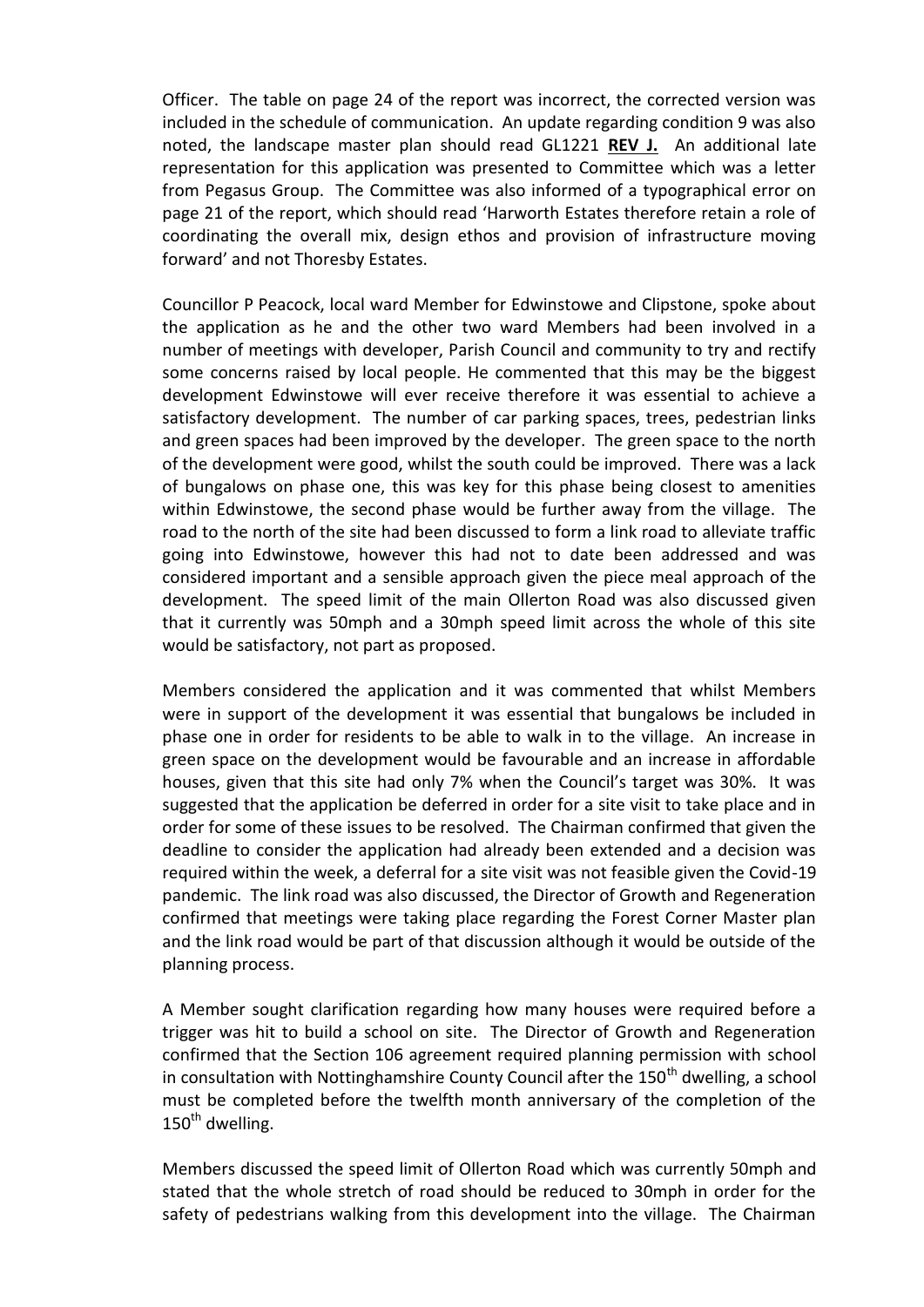commented that Nottinghamshire Highways did not see a need to lower the speed limit for the entire length of the site towards Ollerton.

Other Members commented that the design and mix of houses were good, more green space would be an improvement. The Chairman commented that there was an additional scheme which would run parallel to this development for a zip wire and large public access area.

AGREED (with 13 votes For and 1 vote Against) that reserved matters approval be granted, subject to the conditions and reasons contained within the report and amendment to conditions as detailed in the schedule of communication.

| <b>Councillor</b> | Vote                |
|-------------------|---------------------|
| R. Blaney         | For                 |
| L. Brazier        | For                 |
| M. Brock          | For                 |
| M. Brown          | For                 |
| L. Dales          | For                 |
| M. Dobson         | For                 |
| L. Goff           | For                 |
| R. Holloway       | For                 |
| J. Lee            | Against             |
| P. Rainbow        | For                 |
| M. Skinner        | For                 |
| T. Smith          | For                 |
| I. Walker         | For                 |
| K. Walker         | Apology for absence |
| Y. Woodhead       | For                 |

(Note – having being informed that the live stream of the meeting for the public had been delayed, the Chairman recapped Minute No.'s 197,198 and 199 above for the benefit of the press and public following proceedings.)

## 201 7 SYCAMORE ROAD, OLLERTON, NOTTINGHAMSHIRE 19/02146/FUL

The Committee considered the report of the Business Manager – Planning Development, which sought planning permission for one detached dwelling. Members considered the presentation from the Business Manager - Planning Development, which included photographs and plans of the proposed development.

A schedule of communication was tabled at the meeting which detailed correspondence received after the Agenda was published from the following: Ollerton & Boughton Town Council; the Agent; and the Planning Case Officer. An additional condition had been proposed by the Planning Case Officer, Condition 6 as follows:

The boundary fence to the boundary with 7 Sycamore Road and the application site shall be moved to its revised position in accordance with the details shown on approved plan reference 101 within 3 months of completion or occupation of the dwelling whichever is the sooner.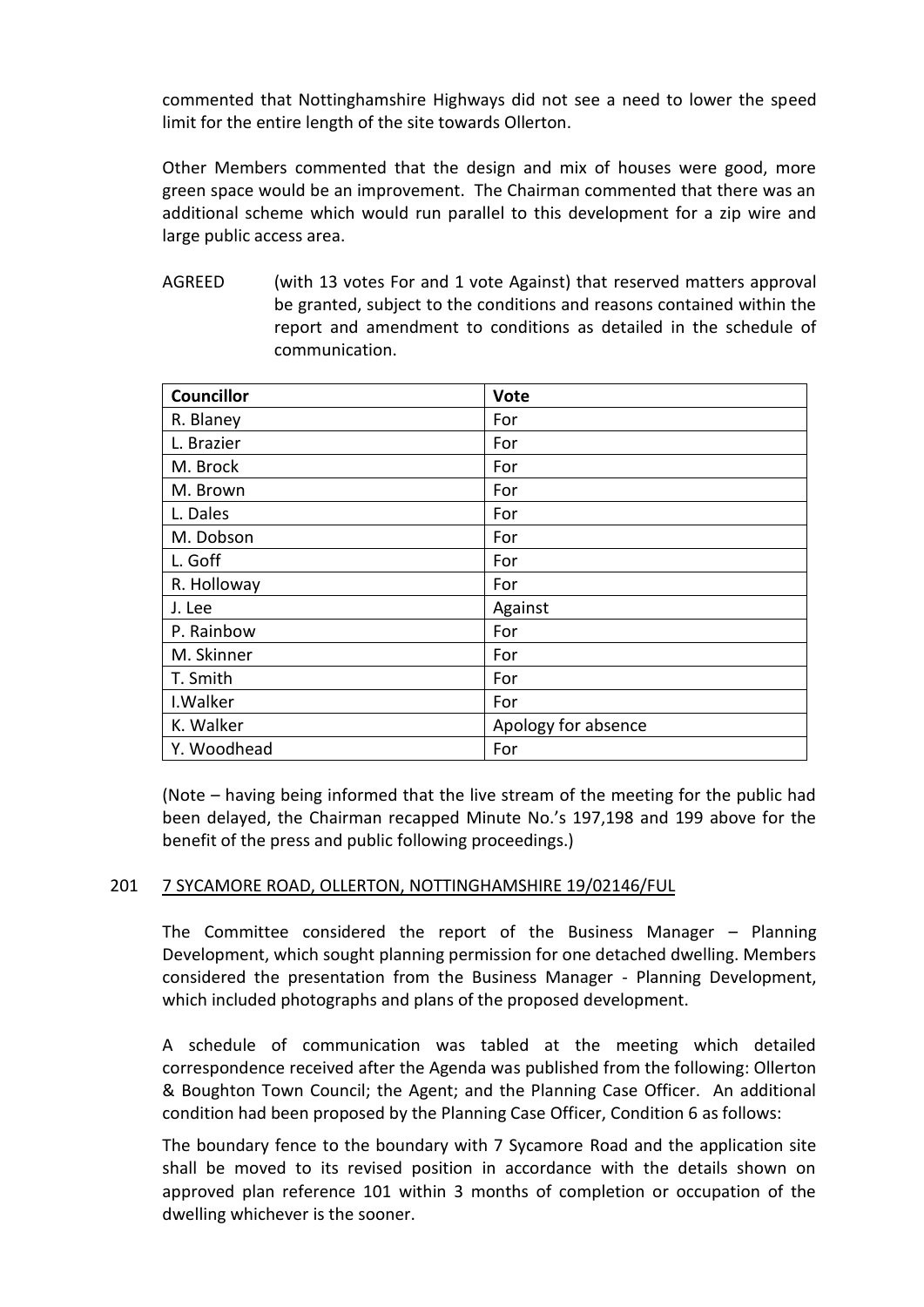Reason: In the interests of residential amenity

Members considered the application and commented that it was vital that this open space was developed. It was of good design, sat well within the plot and welcomed the developer working with the Council.

AGREED (unanimously) that Planning Permission be approved subject to the conditions contained within the report and reasons and the additional condition 6 relating to the repositioning of the fence as detailed in the minute.

| <b>Councillor</b> | Vote                |
|-------------------|---------------------|
| R. Blaney         | For                 |
| L. Brazier        | For                 |
| M. Brock          | For                 |
| M. Brown          | For                 |
| L. Dales          | For                 |
| M. Dobson         | For                 |
| L. Goff           | For                 |
| R. Holloway       | For                 |
| J. Lee            | For                 |
| P. Rainbow        | For                 |
| M. Skinner        | For                 |
| T. Smith          | For                 |
| I. Walker         | For                 |
| K. Walker         | Apology for absence |
| Y. Woodhead       | For                 |

## 202 LAND ADJACENT TO 4 YEW TREE WAY, CODDINGTON, NEWARK 20/00525/FUL

The Committee considered the report of the Business Manager – Planning Development, which sought full planning permission for the erection of one dwelling with a detached garage, which was a resubmission of application 19/00131/FUL. Members considered the presentation from the Business Manager – Planning Development, which included photographs and plans of the proposed development.

A schedule of communication was tabled at the meeting which detailed correspondence received after the Agenda was published from a resident of Yew Tree Way. An additional late representation was presented to the Committee from the Agent-Aspbury Planning.

Councillor D Armstrong on behalf of Coddington Parish Council spoke against the application in accordance with the views of Coddington Parish Council, as contained within the report.

Members considered the application and the local Ward Member commented that any building on this site was unacceptable as development would endanger the woodland and street scene and set a precedent for future development. The woodland had to date been chipped away and some trees already removed. Other Members commented that if the site had been suitable for development it would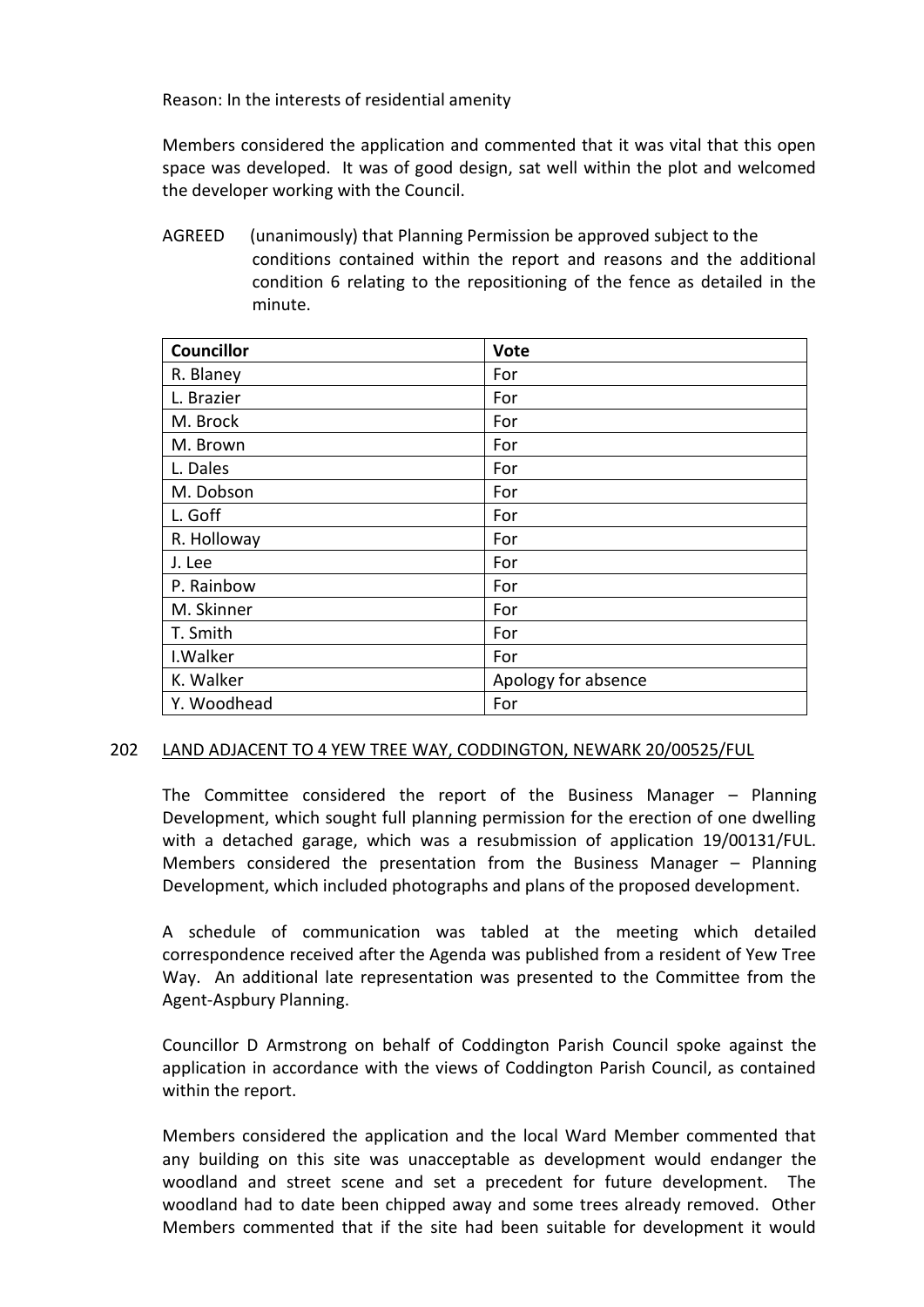have been developed when the cul-de-sac was built. It was further commented that this was a special yew tree wood there being only two of this kind in the country. Trees had already been felled without permission. Concern was also raised regarding the garden area being maintained as a woodland, which would be hard to maintain and monitor. It was suggested that if Committee were mindful to approve planning permission a small picket fence could be erected to separate the garden area in order to protect the woodland. Other Members commented that the application had been reduced from two dwellings to one and was a generous site in comparison with surrounding properties. Only a small corner of the woodland would be lost, which included one maple tree and a group of trees with low value.

The Business Manager – Planning Development informed Committee that the Council were committed to protecting the trees, the proposed dwelling had an identified garden area and purchasers would be aware of the legal requirement regarding the protected woodland. The garden and woodland could be separated by a small picket fence subject to the roots of the trees not being damaged.

A vote to approve planning permission was taken, with a condition that an appropriate fence be erected to maintain the area of garden and woodland, which was lost with 4 votes For and 9 votes Against.

*(Councillor M Brock was not present for the entire presentation and took no part in the vote).*

AGREED (with 11 votes For and 2 votes Against) that contrary to Officer recommendation Planning Permission be refused on the following grounds: the site being inappropriate for development due to the loss and adverse impact on woodland/TPO, the impact on street scene and adverse impact on the amenity of the future occupants.

In accordance with paragraph 12.5 of the Planning Protocol, as the motion was against officer recommendation, a recorded vote was taken.

| <b>Councillor</b> | <b>Vote</b>              |
|-------------------|--------------------------|
| R. Blaney         | For                      |
| L. Brazier        | For                      |
| M. Brock          | Took no part in the vote |
| M. Brown          | For                      |
| L. Dales          | For                      |
| M. Dobson         | For                      |
| L. Goff           | For                      |
| R. Holloway       | For                      |
| J. Lee            | For                      |
| P. Rainbow        | Against                  |
| M. Skinner        | For                      |
| T. Smith          | For                      |
| I. Walker         | Against                  |
| K. Walker         | Apology for absence      |
| Y. Woodhead       | For                      |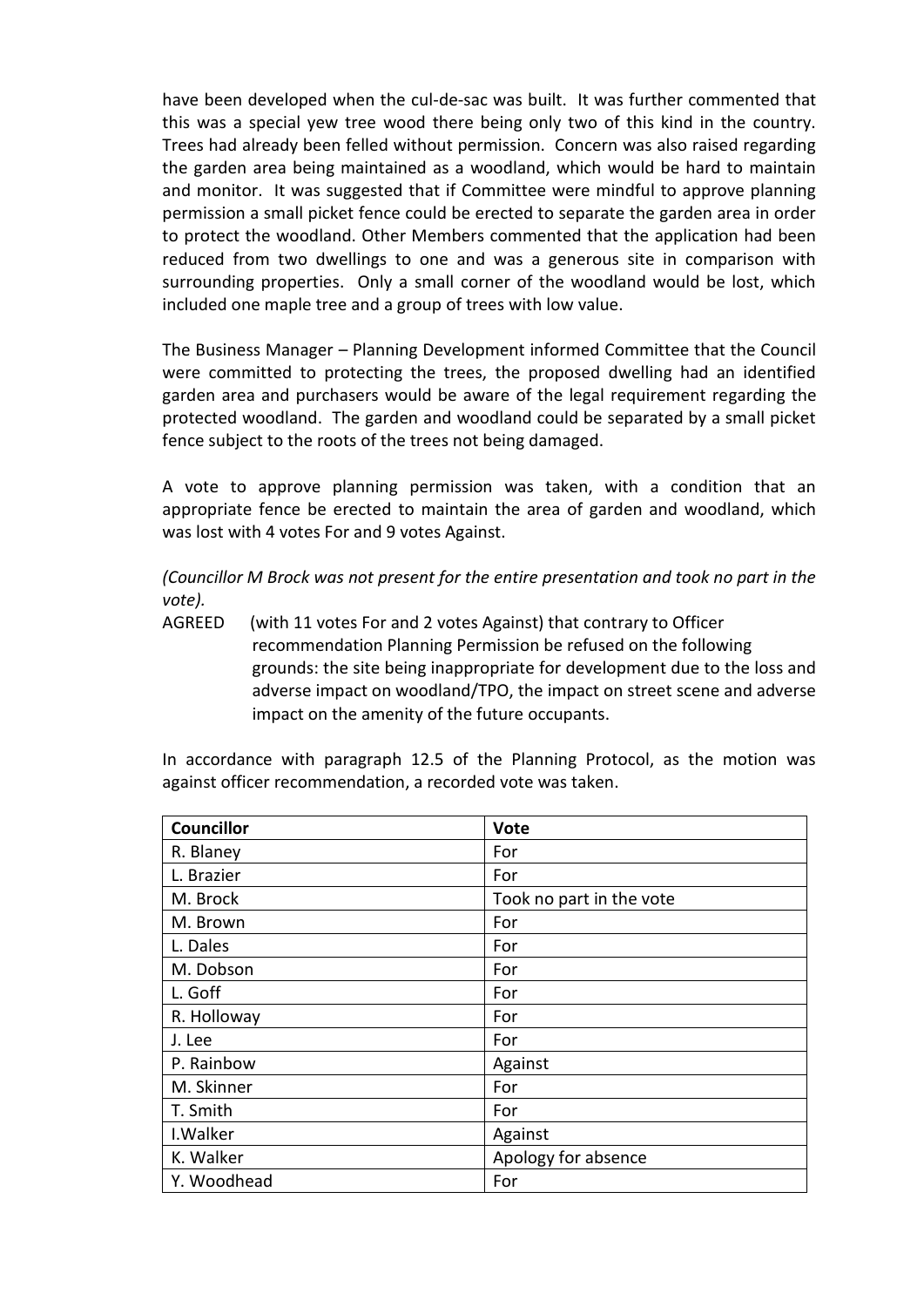## 203 9 CHESTNUT AVENUE, NEWARK ON TRENT 20/00537/FUL

The Committee considered the report of the Business Manager – Planning Development, which sought planning permission for the erection of a single storey rear extension. Members considered the presentation from the Senior Planner-Planning Development, which included photographs and plans of the proposed development.

Members considered the application acceptable.

AGREED (unanimously) that Planning Permission be approved, subject to the conditions and reasons contained within the report.

| <b>Councillor</b> | Vote                |
|-------------------|---------------------|
| R. Blaney         | For                 |
| L. Brazier        | For                 |
| M. Brock          | For                 |
| M. Brown          | For                 |
| L. Dales          | For                 |
| M. Dobson         | For                 |
| L. Goff           | For                 |
| R. Holloway       | For                 |
| J. Lee            | For                 |
| P. Rainbow        | For                 |
| M. Skinner        | For                 |
| T. Smith          | For                 |
| I. Walker         | For                 |
| K. Walker         | Apology for absence |
| Y. Woodhead       | For                 |

## 204 9 DERWENT CLOSE, RAINWORTH 20/00327/FUL

The Committee considered the report of the Business Manager – Planning Development, which sought planning permission for the change of use of the strip of tarmac access to be incorporated into the garden area of number 9 Derwent Close . Members considered the presentation from the Senior Planner- Planning Development, which included photographs and plans of the proposed development.

Members considered the application acceptable.

AGREED (unanimously) that planning permission be approved subject to the conditions and reasons contained within the report.

| <b>Councillor</b> | <b>Vote</b> |
|-------------------|-------------|
| R. Blaney         | For         |
| L. Brazier        | For         |
| M. Brock          | For         |